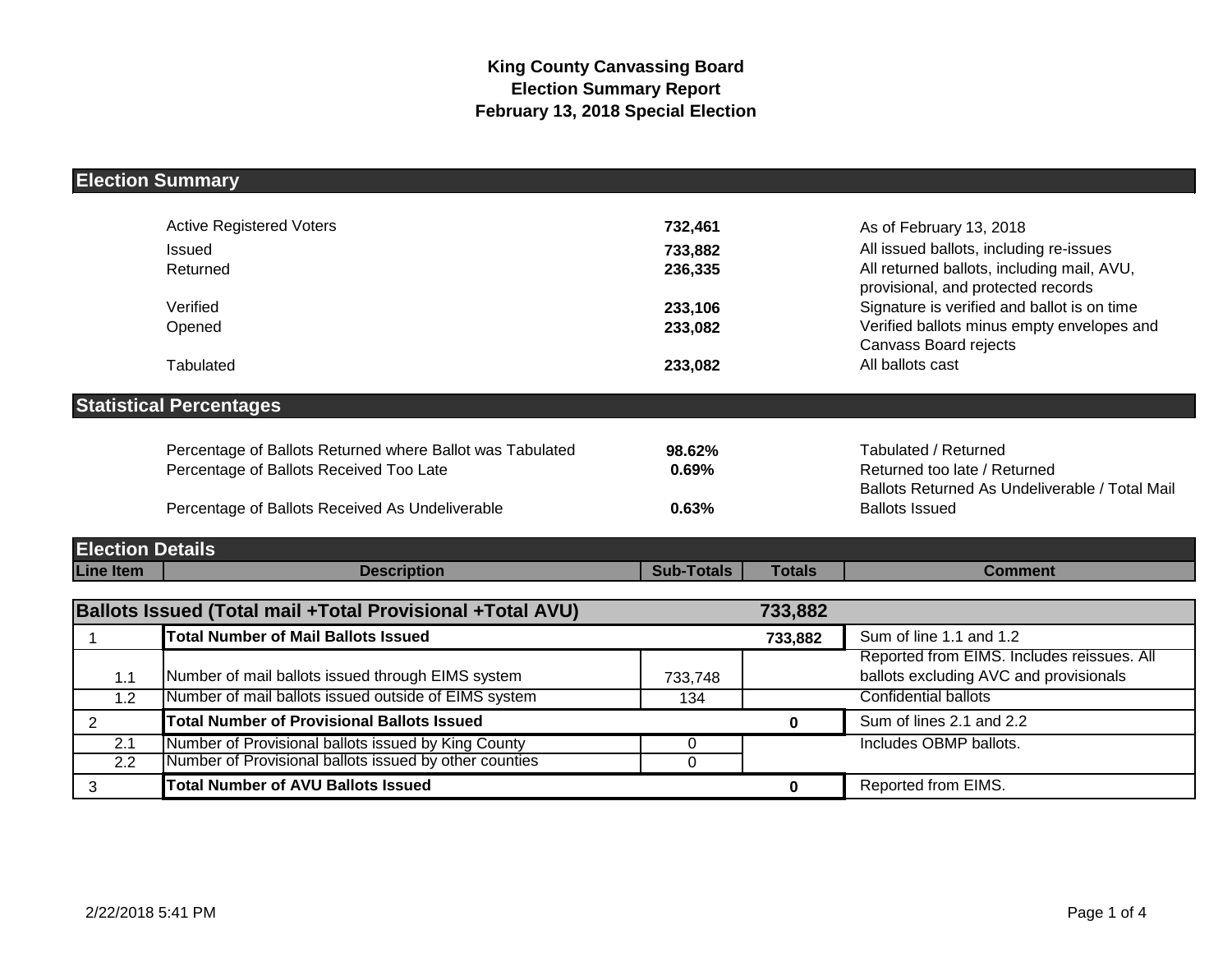## **King County Canvassing Board Election Summary Report February 13, 2018 Special Election**

| <b>Line Item</b> | <b>Description</b>                                                 | <b>Sub-Totals</b> | <b>Totals</b> | <b>Comment</b>                                                                                 |
|------------------|--------------------------------------------------------------------|-------------------|---------------|------------------------------------------------------------------------------------------------|
|                  |                                                                    |                   |               |                                                                                                |
|                  | Ballots Returned (Total mail +Total Provisional +Total AVU)        |                   | 236,335       |                                                                                                |
|                  | <b>Total Number of Mail Ballot Envelopes Returned</b>              |                   | 236,332       | Sum of line 4.1 and 4.2                                                                        |
| 4.1              | Number of mail ballot envelopes returned and reported in EIMS      | 236,301           |               | All mail ballots excluding undeliverables and<br>confidentials                                 |
| 4.2              | Number of mail ballots envelopes returned and not reported in EIMS | 31                |               | Manually tracked (includes confidential, Federal<br>Write-ins, and ballots with no voter info) |
| 5                | <b>Total Number of Provisional Ballots Returned</b>                |                   | 3             | <b>Reported from EIMS</b>                                                                      |
|                  | <b>Total Number of AVU Ballots Returned</b>                        |                   | 0             | <b>Reported from EIMS</b>                                                                      |
|                  | <b>Total Number of Ballots Returned As Undeliverable</b>           |                   | 4,596         | Not included in returns counts. For information<br>purposes only.                              |

|               | <b>Ballots Verified (Total mail +Total Provisional +Total AVU)</b>          |         | 233,106 |                                                                                                                      |
|---------------|-----------------------------------------------------------------------------|---------|---------|----------------------------------------------------------------------------------------------------------------------|
|               | Ballots Challenged and Cancelled (Total mail +Total Provisional +Total AVU) |         | 3,229   |                                                                                                                      |
| 8             | <b>Total Number Mail Ballot Envelopes Verified and Accepted</b>             |         | 233,106 | Sum of line 8.1 and 8.2.                                                                                             |
| 8.1           | Number of Mail Ballots Verified and Accepted in EIMS                        | 233,081 |         | <b>Reported from EIMS</b>                                                                                            |
| 8.2           | Number of Mail Ballots Verified and Accepted but not in EIMS                | 25      |         | Manually tracked (includes Confidential/Federal<br>Write-ins)                                                        |
| 9             | <b>Total Number of Mail Ballot Envelopes Challenged</b>                     | 3226    |         | EIMS data reconciled with hand counts and<br>augmented with hand counts for non-EIMS ballots<br>(sum of 9.1 - 9.14). |
| 9.1           | Cross Signed - administrative                                               | 0       |         | Ballots accounted for in EIMS.                                                                                       |
| 9.2           | ID Required - administrative                                                | 5.      |         |                                                                                                                      |
| 9.3           | Miscellaneous Rejects - administrative                                      | 30      |         |                                                                                                                      |
| 9.4           | Name Change - signature                                                     |         |         | $\mathbf{u}$                                                                                                         |
| $9.5^{\circ}$ | No Signature - Moved/Deceased - administrative                              | 15      |         |                                                                                                                      |
| 9.6           | No Signature on Envelope - signature                                        | 351     |         | $\mathbf{u}$<br>$\mathbf{H}$                                                                                         |
| 9.7           | No Signature on File - administrative                                       | 2       |         |                                                                                                                      |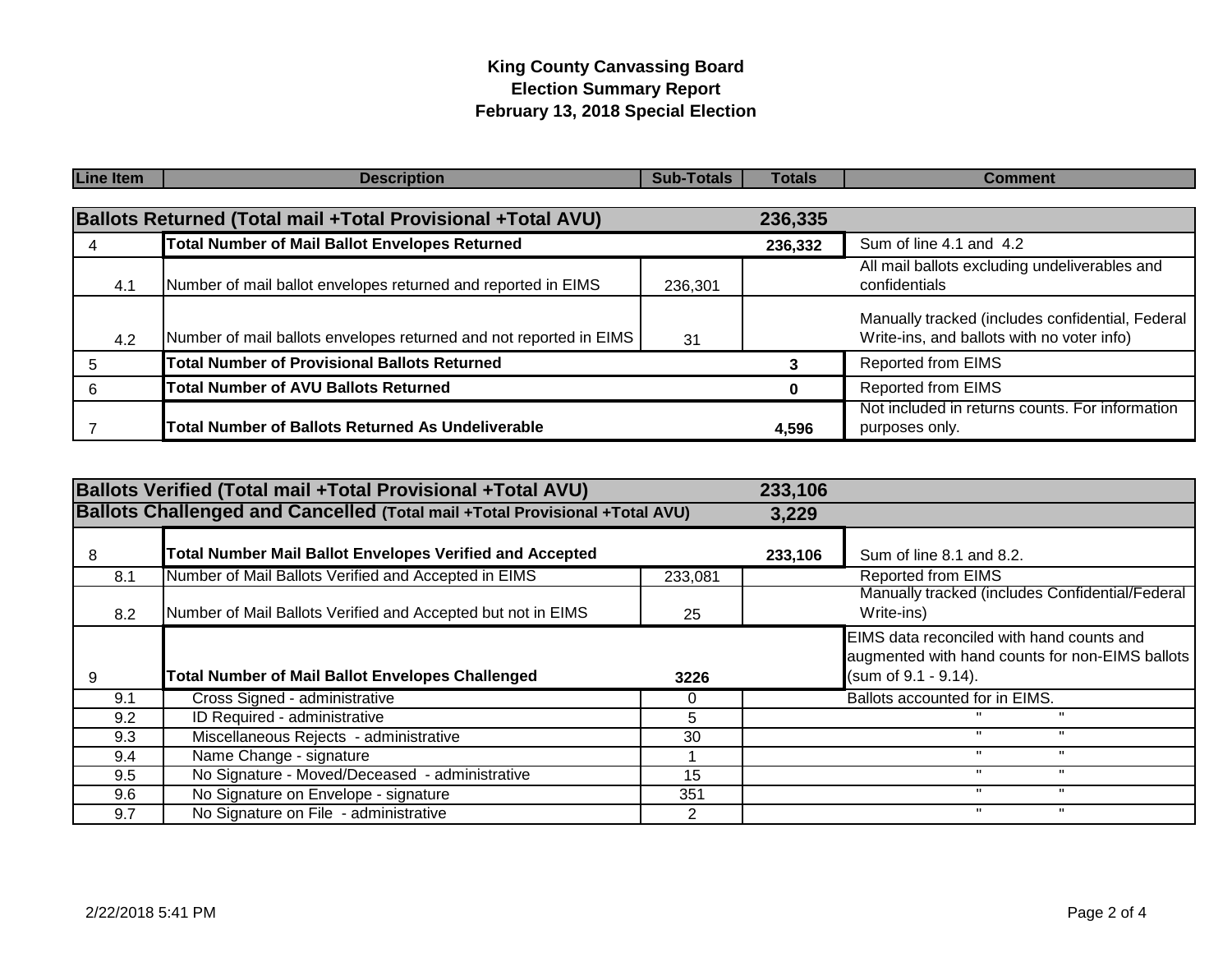## **King County Canvassing Board Election Summary Report February 13, 2018 Special Election**

| <b>Line Item</b> | <b>Description</b>                                               | <b>Sub-Totals</b> | <b>Totals</b> | <b>Comment</b>                                   |
|------------------|------------------------------------------------------------------|-------------------|---------------|--------------------------------------------------|
| 9.8              | No Witness - signature                                           |                   |               |                                                  |
|                  |                                                                  |                   |               | Includes confidentials and ballots with no voter |
| 9.9              | Non-EIMS System Rejects - administrative                         | 6                 |               | info                                             |
| 9.10             | Original Materials Required - administrative                     | 20                |               | Ballots accounted for in EIMS.                   |
| 9.11             | Power of Attorney - signature                                    | 40                |               |                                                  |
| 9.12             | Returned too late - BDOL - administrative                        | 83                |               |                                                  |
| 9.13             | Returned too late - Electronic                                   | 3                 |               |                                                  |
| 9.14             | Returned too late - USPS - administrative                        | 1544              |               | $\mathbf{u}$                                     |
| 9.15             | Signature Miscompares - signature                                | 1119              |               | л.<br>п.                                         |
| 9.16             | Suspends - administrative                                        | 0                 |               |                                                  |
| 9.17             | Transfers - administrative                                       | 0                 |               |                                                  |
|                  |                                                                  |                   |               |                                                  |
|                  |                                                                  |                   |               |                                                  |
|                  |                                                                  |                   |               |                                                  |
| 10               | <b>Total Number of Provisional Ballots Verified and Accepted</b> |                   | 0             |                                                  |
| 11               | <b>Total Number of Provisional Ballots Challenged</b>            | 3                 |               |                                                  |
| 12               | Total Number of AVU Ballots Verified and Accepted                |                   | 0             |                                                  |
| 13               | <b>Total Number of AVU Ballots Cancelled</b>                     | 0                 |               |                                                  |

| Ballots Opened and Sent to Tabulation (Total mail +Total Provisional +Total AVU) |                                                                                  | 233,082 |         |                                                                               |
|----------------------------------------------------------------------------------|----------------------------------------------------------------------------------|---------|---------|-------------------------------------------------------------------------------|
| 14                                                                               | <b>Total Mail Ballots Opened and Sent to Tabulation</b>                          |         | 233,082 | Line 8 (EIMS) minus (Lines 14.1 + 14.2 + 14.3)                                |
| 14.1                                                                             | Mail Ballot Empty Envelopes                                                      | 20      |         | Tracked in Opening                                                            |
| 14.2                                                                             | <b>Alt Format Empty Envelopes</b>                                                | 4       |         | Tracked in Ballot Review                                                      |
| 14.3                                                                             | Ballots Rejected (credit not removed in EIMS)                                    |         |         | Accounted for in Canvassing Board Records.<br><b>Tracked in Ballot Review</b> |
| 15                                                                               | <b>Total Provisional Ballots Opened and Sent to Tabulation</b>                   |         |         | Line 10 (EIMS) minus (Lines 15.1 + 15.2)                                      |
| 15.1                                                                             | <b>Provisional Ballot Empty Envelopes</b>                                        |         |         | <b>Tracked in Ballot Review</b>                                               |
| 15.2                                                                             | Provisional Ballots Rejected by Canvassing Board (credit not<br>removed in EIMS) | 0       |         | Accounted for in Canvassing Board Records.<br><b>Tracked in Ballot Review</b> |